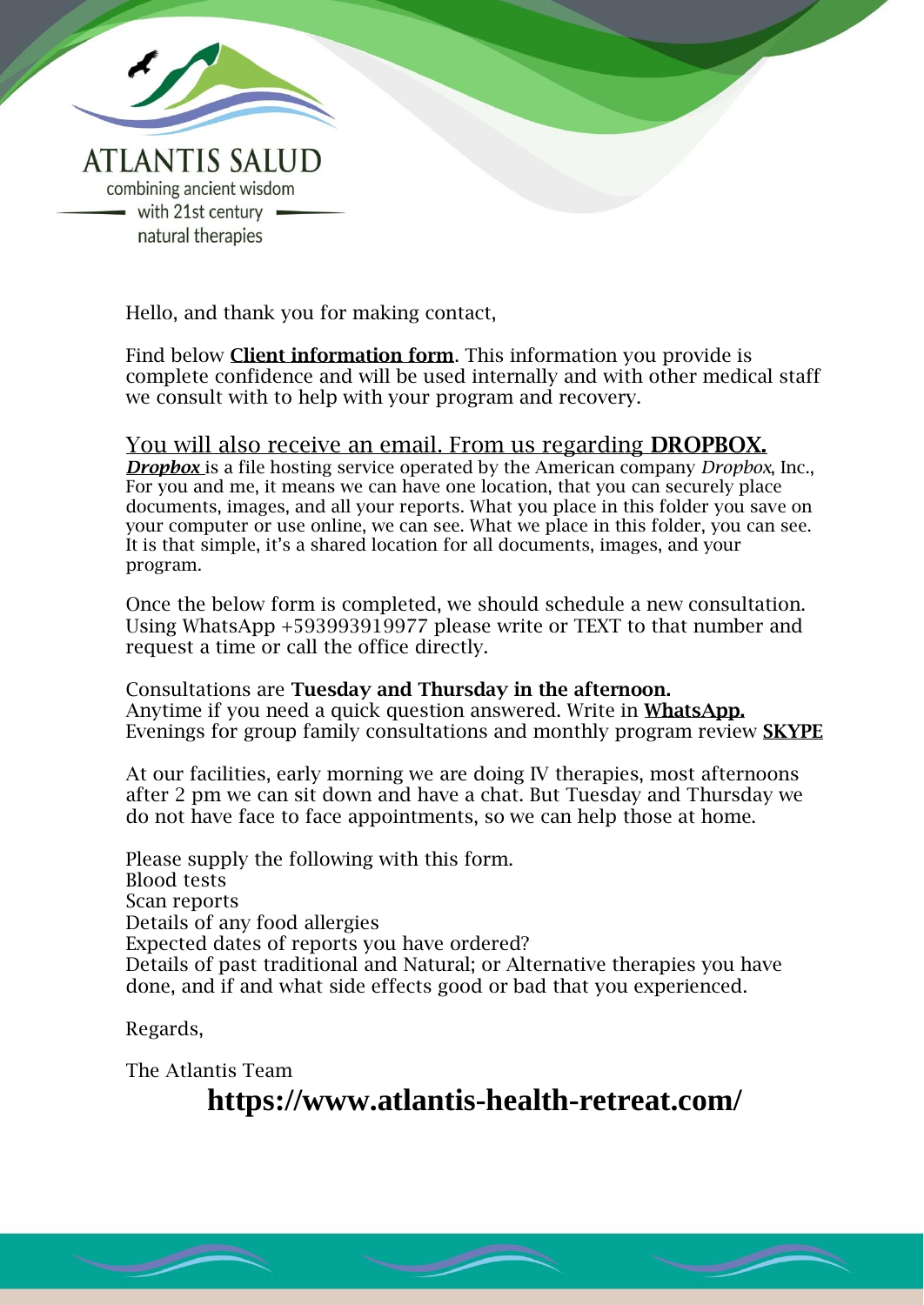## In Confidence Atlantis Health ReTreat S.A.

|                                 | <b>Your Name</b> ________________________                                                                                                                                                                 |
|---------------------------------|-----------------------------------------------------------------------------------------------------------------------------------------------------------------------------------------------------------|
| <b>Age</b>                      |                                                                                                                                                                                                           |
| Reason for first making contact |                                                                                                                                                                                                           |
|                                 | Person at Atlantis who has spoken with you?                                                                                                                                                               |
|                                 | Please insert a current<br>photo here                                                                                                                                                                     |
|                                 |                                                                                                                                                                                                           |
|                                 | Please place a copy of ID or Passport here<br>This is required for our accounting program<br>And to not charge you sales tax if we are supplying<br>products or services to countries outside of Ecuador. |
|                                 |                                                                                                                                                                                                           |
|                                 |                                                                                                                                                                                                           |
|                                 |                                                                                                                                                                                                           |
|                                 |                                                                                                                                                                                                           |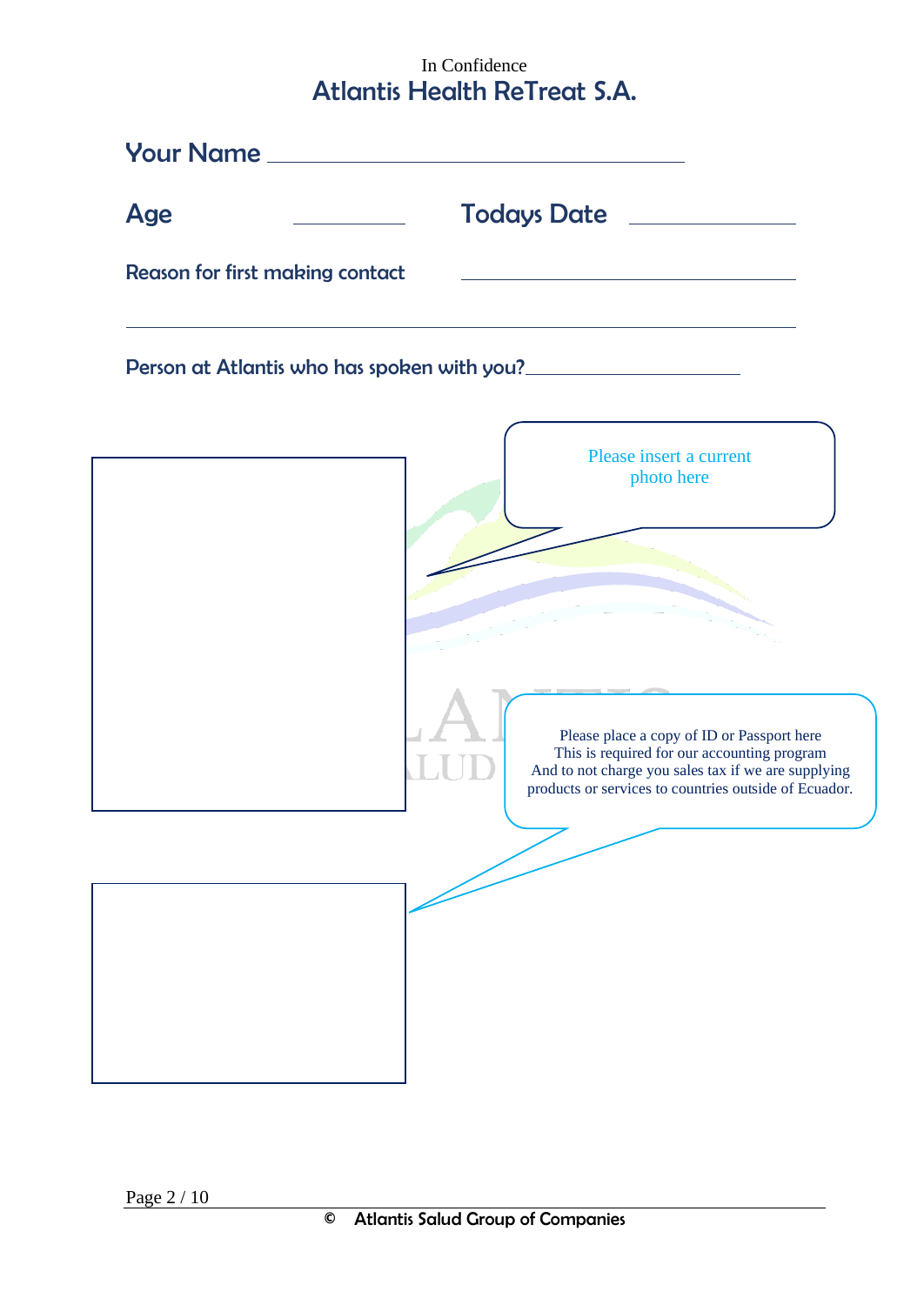## In Confidence Female Client History and Membership of The Atlantis Program Application Form

| Date:  / / 2020             |                                       |                                                                                                            |  |
|-----------------------------|---------------------------------------|------------------------------------------------------------------------------------------------------------|--|
| <b>Main Contact Person:</b> |                                       |                                                                                                            |  |
|                             |                                       |                                                                                                            |  |
|                             |                                       |                                                                                                            |  |
|                             |                                       |                                                                                                            |  |
|                             |                                       |                                                                                                            |  |
|                             |                                       |                                                                                                            |  |
|                             |                                       |                                                                                                            |  |
|                             |                                       |                                                                                                            |  |
|                             |                                       |                                                                                                            |  |
|                             |                                       |                                                                                                            |  |
|                             |                                       | Occupation: ATLANTS                                                                                        |  |
|                             | How did you hear about us? $SALUDSPA$ |                                                                                                            |  |
|                             |                                       | Friend $\square$ Seminar $\square$ Advertising $\square$ Another practitioner $\square$ Internet $\square$ |  |
|                             |                                       |                                                                                                            |  |
|                             |                                       | I consider myself: Fit $\Box$ Reasonably Fit $\Box$ Reasonably Unfit $\Box$ Unfit $\Box$                   |  |
| Personal History:           |                                       |                                                                                                            |  |
|                             |                                       |                                                                                                            |  |
| Any Surgeries?              |                                       |                                                                                                            |  |
|                             |                                       |                                                                                                            |  |
| Family History:             |                                       |                                                                                                            |  |
|                             |                                       |                                                                                                            |  |
| Page 3 / 10                 |                                       |                                                                                                            |  |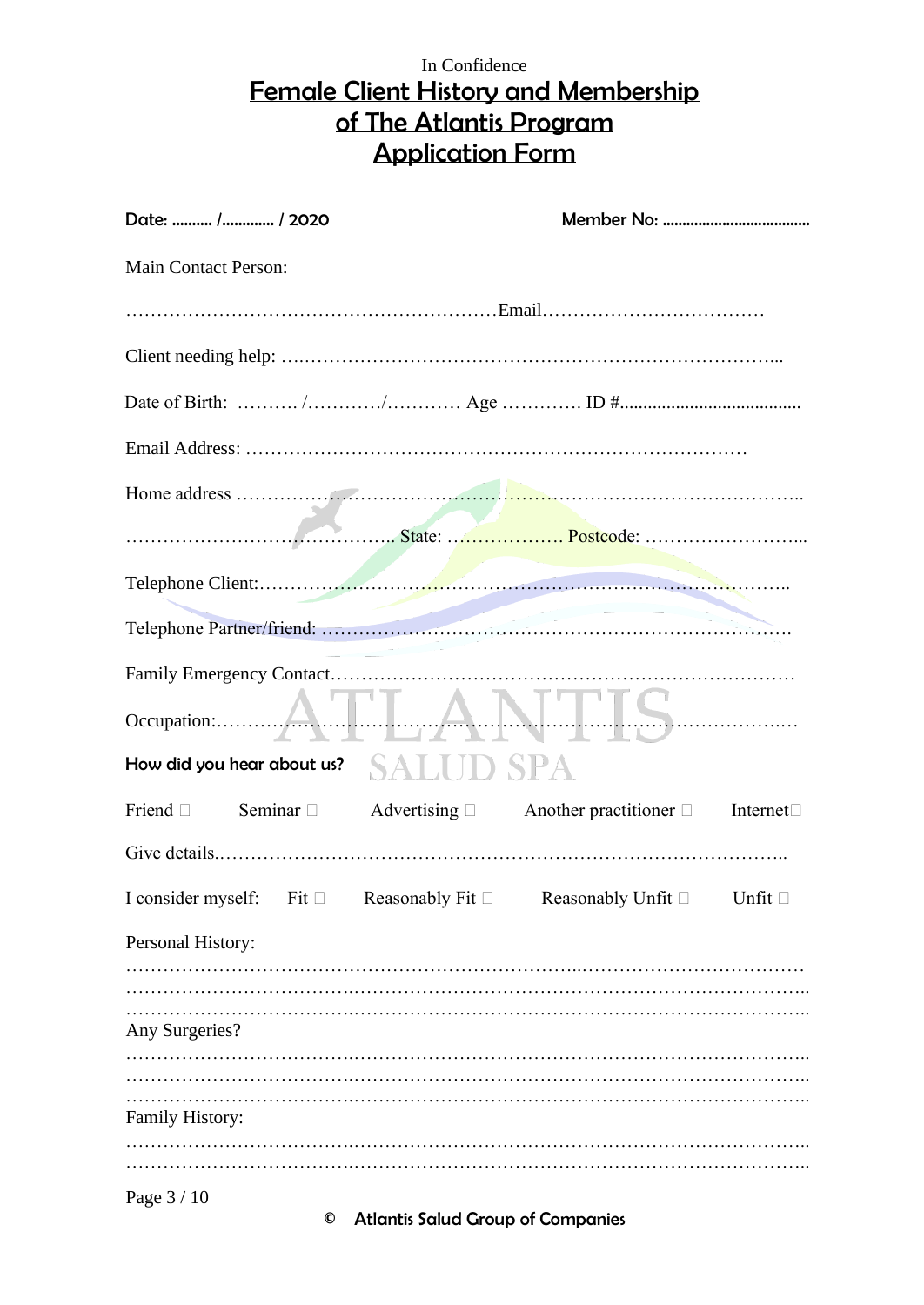# General Medical History

| Primary Health Complaint (Health Challenge 1):                      |                           |  |
|---------------------------------------------------------------------|---------------------------|--|
|                                                                     |                           |  |
|                                                                     |                           |  |
|                                                                     |                           |  |
|                                                                     |                           |  |
|                                                                     |                           |  |
|                                                                     |                           |  |
|                                                                     |                           |  |
|                                                                     |                           |  |
|                                                                     |                           |  |
|                                                                     |                           |  |
|                                                                     |                           |  |
|                                                                     | TILITIN I IO<br>SALUD SPA |  |
| Are you taking any prescription and/or non-prescription medication? |                           |  |
|                                                                     |                           |  |
|                                                                     |                           |  |
|                                                                     |                           |  |
| Are you presently under the care of a doctor?                       |                           |  |
|                                                                     |                           |  |
| List details of supporting reports given to Atlantis                |                           |  |
| 1)                                                                  |                           |  |
| 2)                                                                  |                           |  |
| 3)                                                                  |                           |  |
| 4)                                                                  |                           |  |
| 5)                                                                  |                           |  |
|                                                                     |                           |  |

Page 4 / 10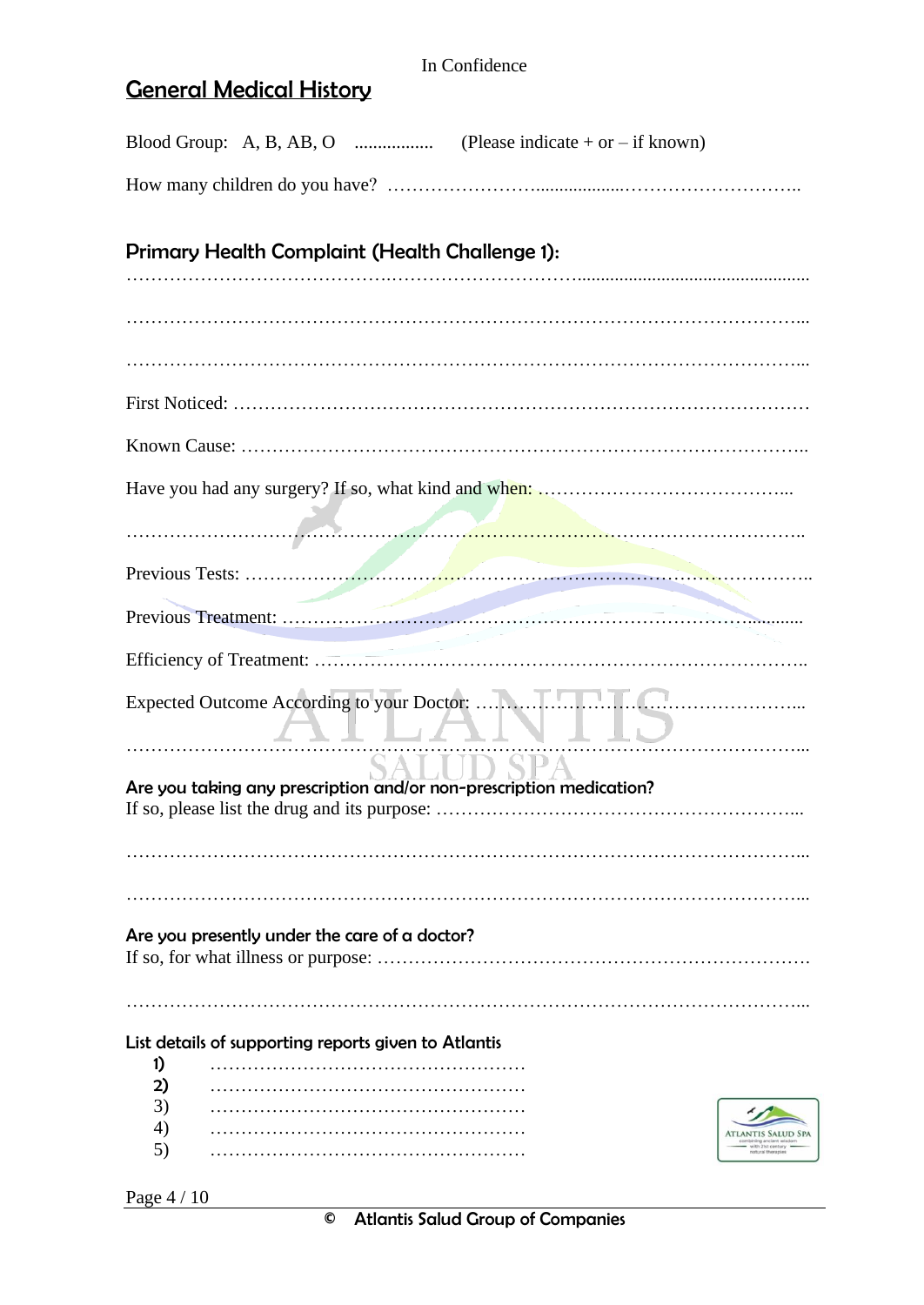# General Medical History

| Do you have allergies to any of the following? |                                                                                                  |               |               |              |  |  |                                  |  |  |  |
|------------------------------------------------|--------------------------------------------------------------------------------------------------|---------------|---------------|--------------|--|--|----------------------------------|--|--|--|
| Herbs $\square$                                | Foods $\Box$ Pollens $\Box$ Vitamins $\Box$ Medicines $\Box$                                     |               |               |              |  |  | Other $\Box$                     |  |  |  |
|                                                |                                                                                                  |               |               |              |  |  |                                  |  |  |  |
|                                                |                                                                                                  |               |               |              |  |  |                                  |  |  |  |
|                                                |                                                                                                  |               |               |              |  |  |                                  |  |  |  |
|                                                | How often? /day                                                                                  |               |               |              |  |  |                                  |  |  |  |
|                                                |                                                                                                  |               |               |              |  |  |                                  |  |  |  |
|                                                | Are you currently on a specific diet?                                                            |               | Yes           | No $\square$ |  |  |                                  |  |  |  |
|                                                |                                                                                                  |               |               |              |  |  |                                  |  |  |  |
|                                                | If so, for what purpose?                                                                         |               |               |              |  |  |                                  |  |  |  |
|                                                |                                                                                                  |               |               |              |  |  |                                  |  |  |  |
|                                                |                                                                                                  |               |               |              |  |  |                                  |  |  |  |
|                                                | Please detail below any nutritional supplementation you may be taking and why:                   |               |               |              |  |  |                                  |  |  |  |
|                                                |                                                                                                  |               |               |              |  |  |                                  |  |  |  |
|                                                |                                                                                                  | <b>MARA</b>   |               |              |  |  |                                  |  |  |  |
|                                                | How do you rate the level of stress in your life right now? High $\Box$ Medium $\Box$ Low $\Box$ | NE LIZNE      |               |              |  |  |                                  |  |  |  |
|                                                |                                                                                                  |               |               |              |  |  |                                  |  |  |  |
|                                                |                                                                                                  |               |               |              |  |  |                                  |  |  |  |
|                                                |                                                                                                  |               |               |              |  |  |                                  |  |  |  |
|                                                |                                                                                                  |               |               |              |  |  |                                  |  |  |  |
|                                                | How do you rate your energy level throughout the day:                                            |               |               |              |  |  |                                  |  |  |  |
| <b>Morning:</b>                                |                                                                                                  | Medium $\Box$ | Low $\square$ |              |  |  |                                  |  |  |  |
|                                                | High $\Box$                                                                                      |               |               |              |  |  |                                  |  |  |  |
| Noon:                                          | High $\Box$                                                                                      | Medium $\Box$ | Low $\square$ |              |  |  |                                  |  |  |  |
| Night:                                         | High $\square$                                                                                   | Medium $\Box$ | Low $\square$ |              |  |  | rith 21st contr<br>atural therap |  |  |  |

# List your 5 Health Challenges- complaints

Page 5 / 10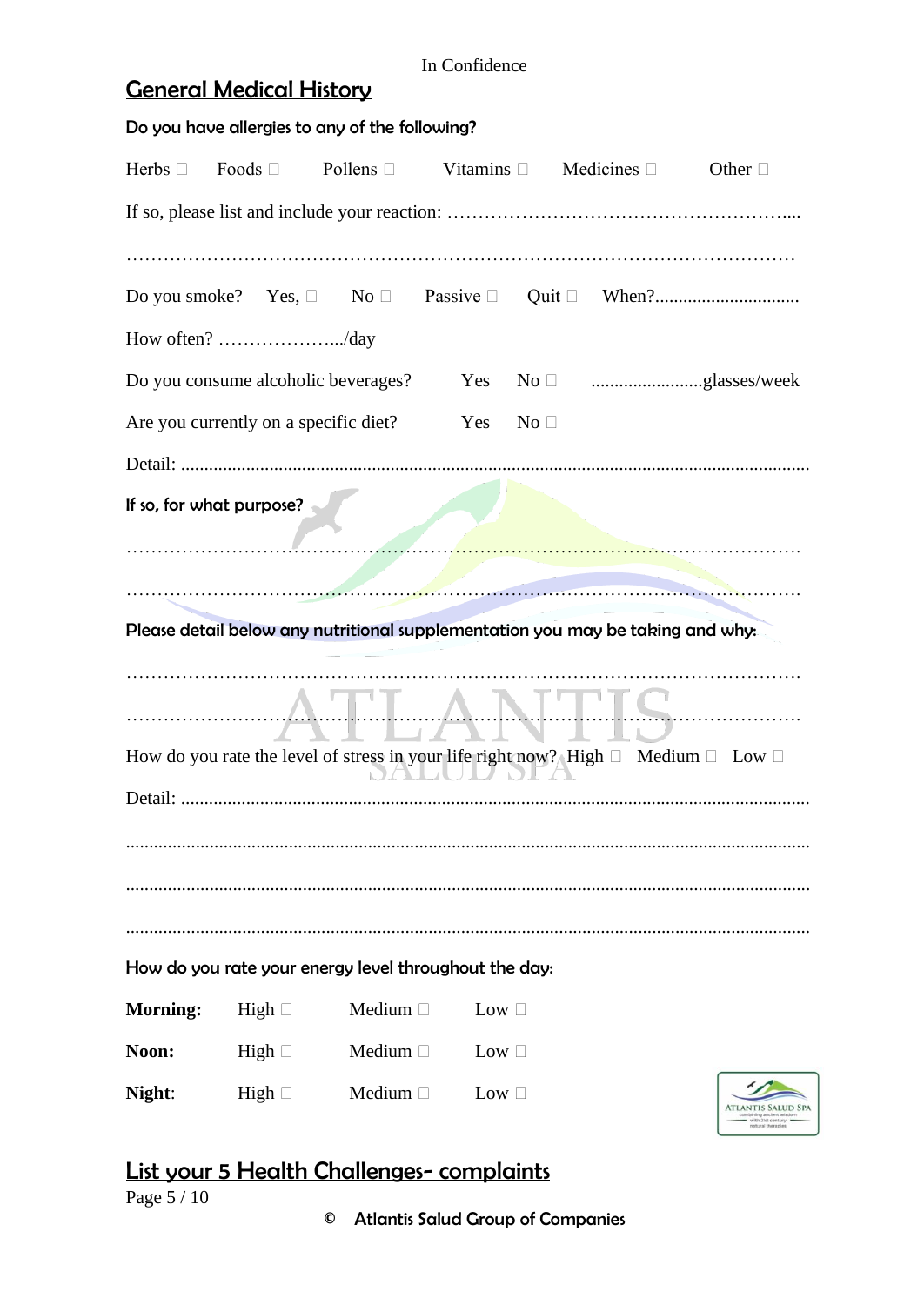## In Confidence

| For example,                                                                                                                                                                                                                                                                                        |             | <b>Health Challenge 1:</b><br><b>Health Challenge 2:</b><br>Health Challenge 3:<br><b>Health Challenge 4:</b><br><b>Health Challenge 5:</b> |                         | Below is space available for you to list your health challenges in the order of the most to the least intrusive.<br>This is your primary complaint<br>Sharp pain in right shoulder<br>Constipation<br>Lower back pain<br>Rash on left leg |   |   |   |          |   |    |  |
|-----------------------------------------------------------------------------------------------------------------------------------------------------------------------------------------------------------------------------------------------------------------------------------------------------|-------------|---------------------------------------------------------------------------------------------------------------------------------------------|-------------------------|-------------------------------------------------------------------------------------------------------------------------------------------------------------------------------------------------------------------------------------------|---|---|---|----------|---|----|--|
| The next step is to rate the intensity of each of the challenges on a scale of 1 to 10.<br>1 meaning it does not concern you, 5 meaning you put up with it but you would like it gone, and 10 meaning<br>it prevents you from doing certain things and you urgently need to address this challenge. |             |                                                                                                                                             |                         |                                                                                                                                                                                                                                           |   |   |   |          |   |    |  |
| <b>Health</b> Challenge 1: (this is your primary health challenge from the previous page)                                                                                                                                                                                                           |             |                                                                                                                                             |                         |                                                                                                                                                                                                                                           |   |   |   |          |   |    |  |
|                                                                                                                                                                                                                                                                                                     |             |                                                                                                                                             |                         |                                                                                                                                                                                                                                           |   |   |   |          |   |    |  |
| Rating:                                                                                                                                                                                                                                                                                             |             | 0 1 2 3 4 5 6 7 8                                                                                                                           |                         |                                                                                                                                                                                                                                           |   |   |   |          | 9 | 10 |  |
|                                                                                                                                                                                                                                                                                                     |             |                                                                                                                                             |                         |                                                                                                                                                                                                                                           |   |   |   |          |   |    |  |
|                                                                                                                                                                                                                                                                                                     |             |                                                                                                                                             |                         |                                                                                                                                                                                                                                           |   |   |   |          |   |    |  |
| Rating: 0 1 2 3 4 5 6 7                                                                                                                                                                                                                                                                             |             |                                                                                                                                             |                         |                                                                                                                                                                                                                                           |   |   |   | $\bf{8}$ | 9 | 10 |  |
|                                                                                                                                                                                                                                                                                                     |             |                                                                                                                                             |                         |                                                                                                                                                                                                                                           |   |   |   |          |   |    |  |
|                                                                                                                                                                                                                                                                                                     |             |                                                                                                                                             |                         |                                                                                                                                                                                                                                           |   |   |   |          |   |    |  |
| Rating:                                                                                                                                                                                                                                                                                             | $0 \quad 1$ | $\mathbf{2}$                                                                                                                                | $\overline{\mathbf{3}}$ | $\overline{4}$                                                                                                                                                                                                                            | 5 | 6 | 7 | 8        | 9 | 10 |  |
| Health Challenge 4:                                                                                                                                                                                                                                                                                 |             |                                                                                                                                             |                         |                                                                                                                                                                                                                                           |   |   |   |          |   |    |  |
| Detail:                                                                                                                                                                                                                                                                                             |             |                                                                                                                                             |                         |                                                                                                                                                                                                                                           |   |   |   |          |   |    |  |
| Rating: 0 1 2 3 4 5 6 7 8 9 10                                                                                                                                                                                                                                                                      |             |                                                                                                                                             |                         |                                                                                                                                                                                                                                           |   |   |   |          |   |    |  |
|                                                                                                                                                                                                                                                                                                     |             |                                                                                                                                             |                         |                                                                                                                                                                                                                                           |   |   |   |          |   |    |  |
|                                                                                                                                                                                                                                                                                                     |             |                                                                                                                                             |                         |                                                                                                                                                                                                                                           |   |   |   |          |   |    |  |
| Rating: 0 1 2 3 4 5 6 7 8 9 10                                                                                                                                                                                                                                                                      |             |                                                                                                                                             |                         |                                                                                                                                                                                                                                           |   |   |   |          |   |    |  |

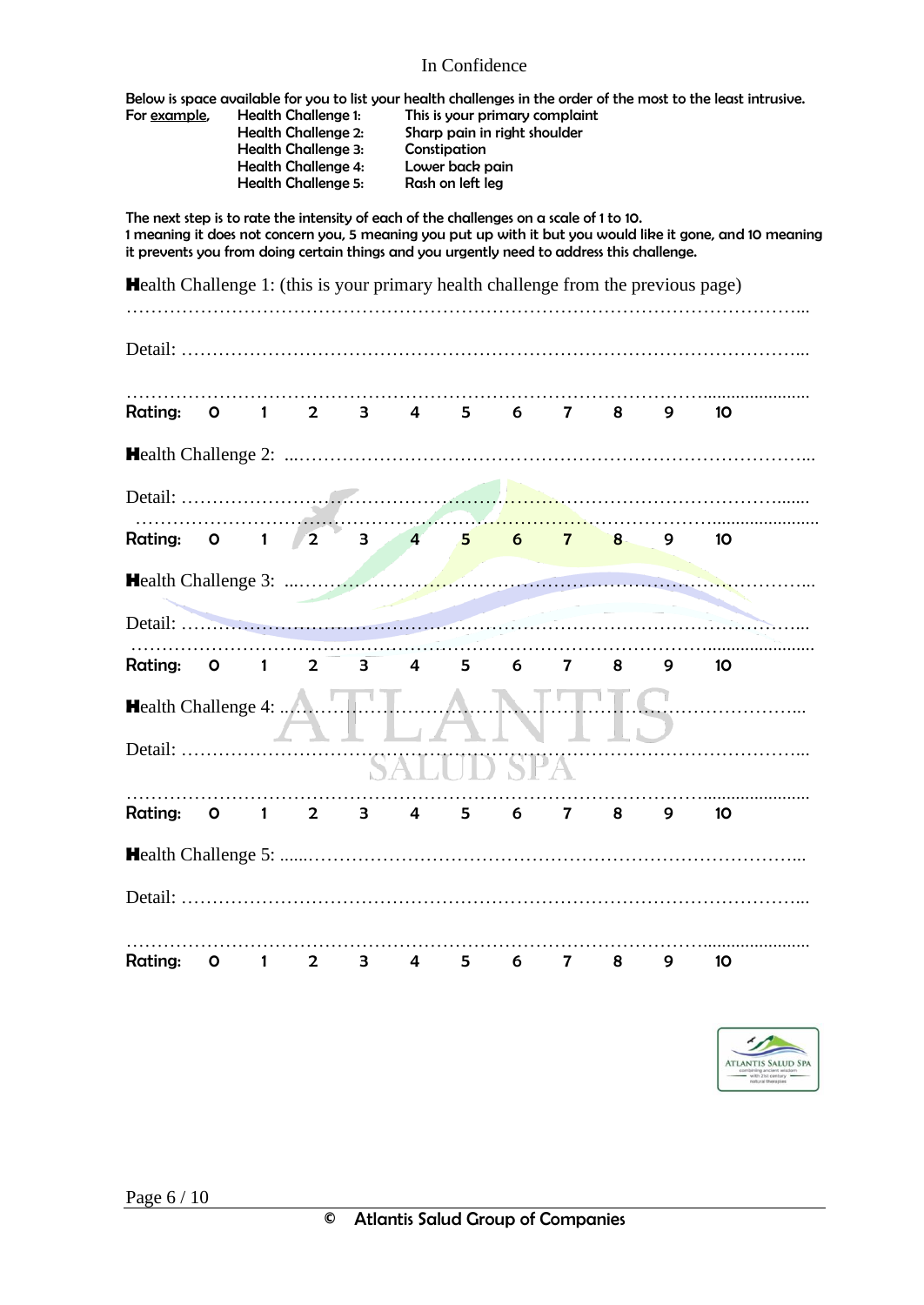## In Confidence Location of Health Issues, this is important



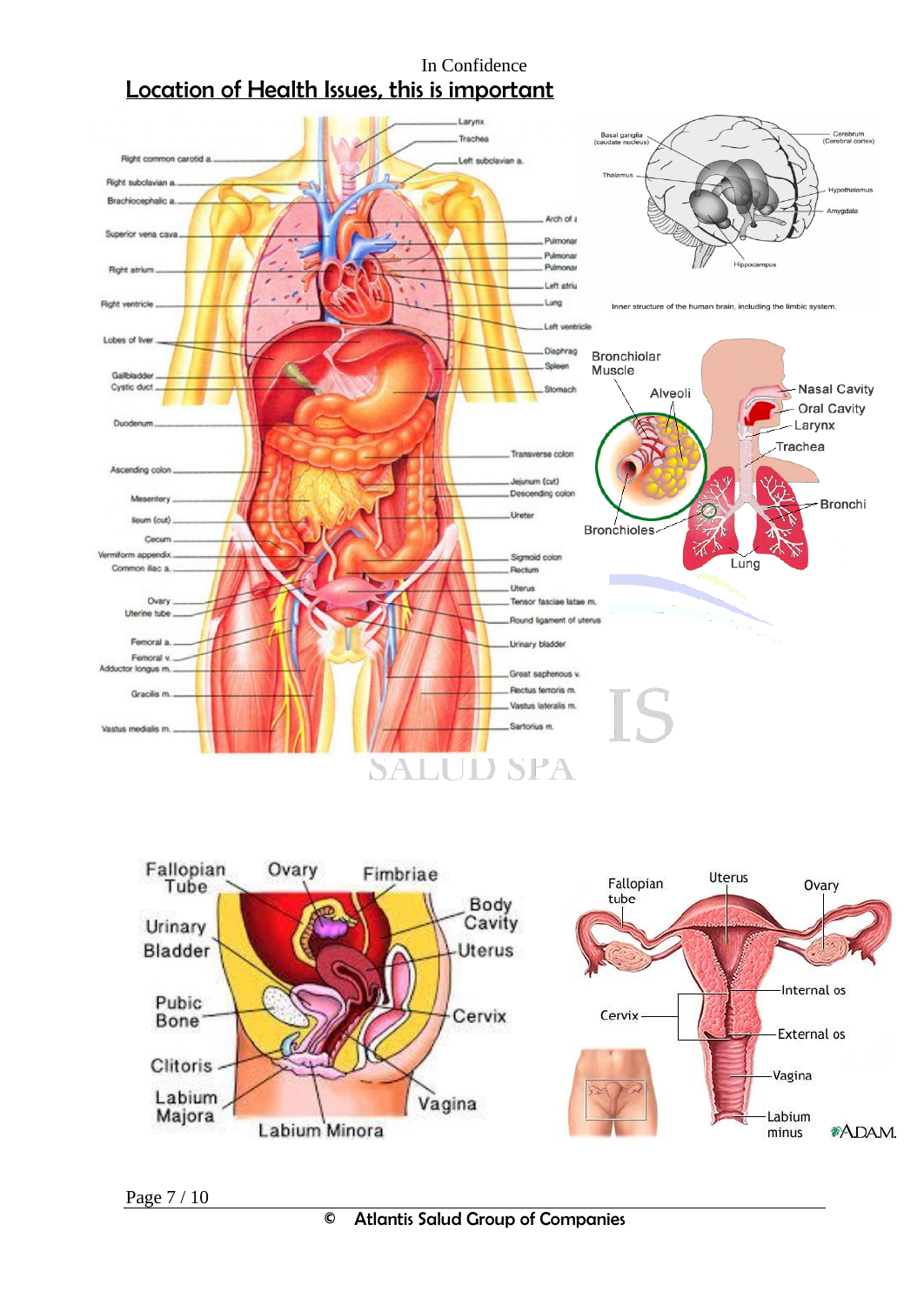## **Breasts**

Primary: Please indicate as 1 and include size if known

- Secondary: Please indicate as 2
- Other: Please indicate as 3



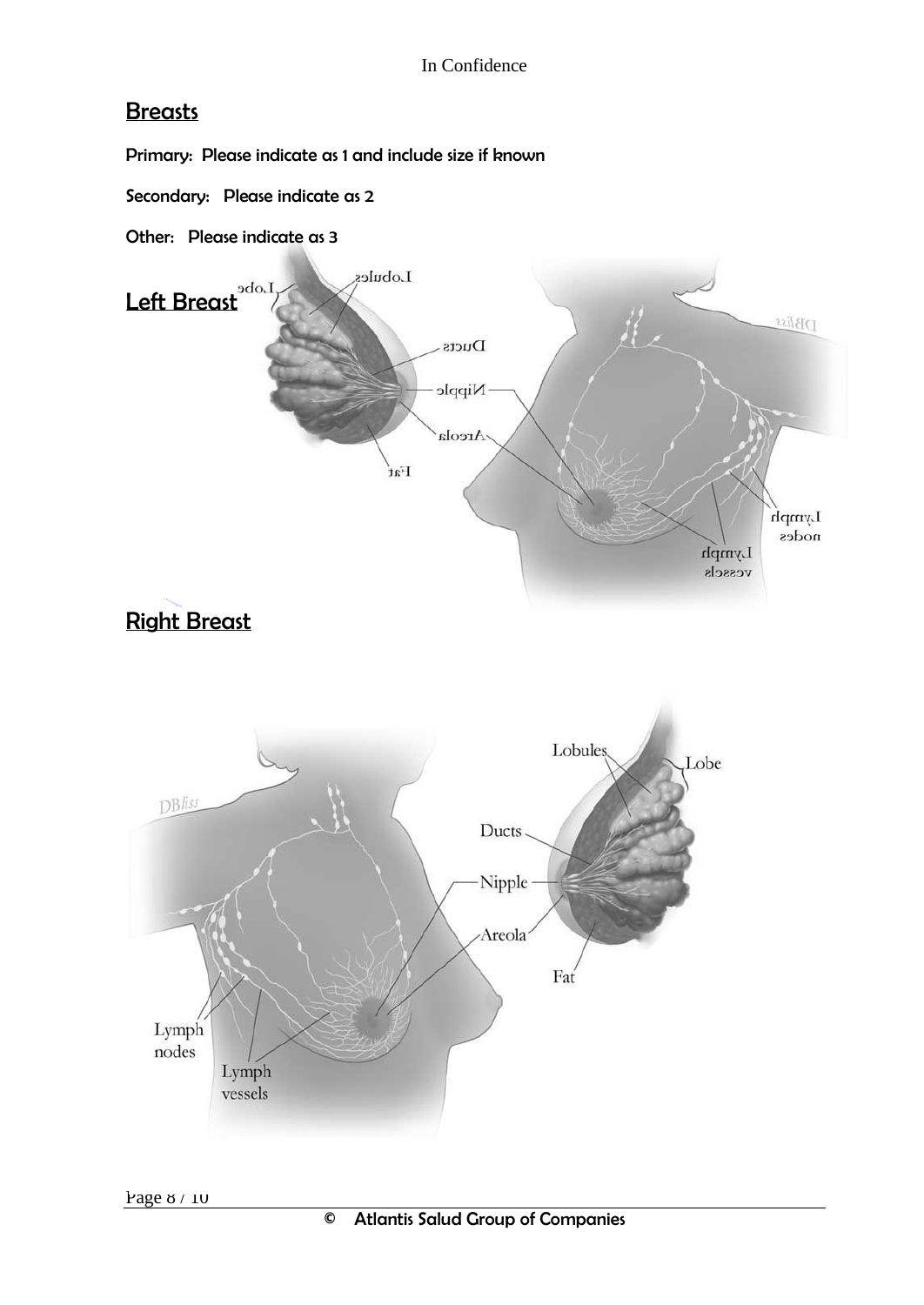## Skeleton (Bone Issue's)

Primary: Please indicate as 1 Description: ................................................................... Secondary: Please indicate as 2 Description: ................................................................... Other: Please indicate as 3 Description: ................................................................... Other: Please indicate as 4 Description: ................................................................... Other: Please indicate as 5 Description: ...................................................................



Do you have a PORT? Y. N.



Page 9 / 10

© Atlantis Salud Group of Companies